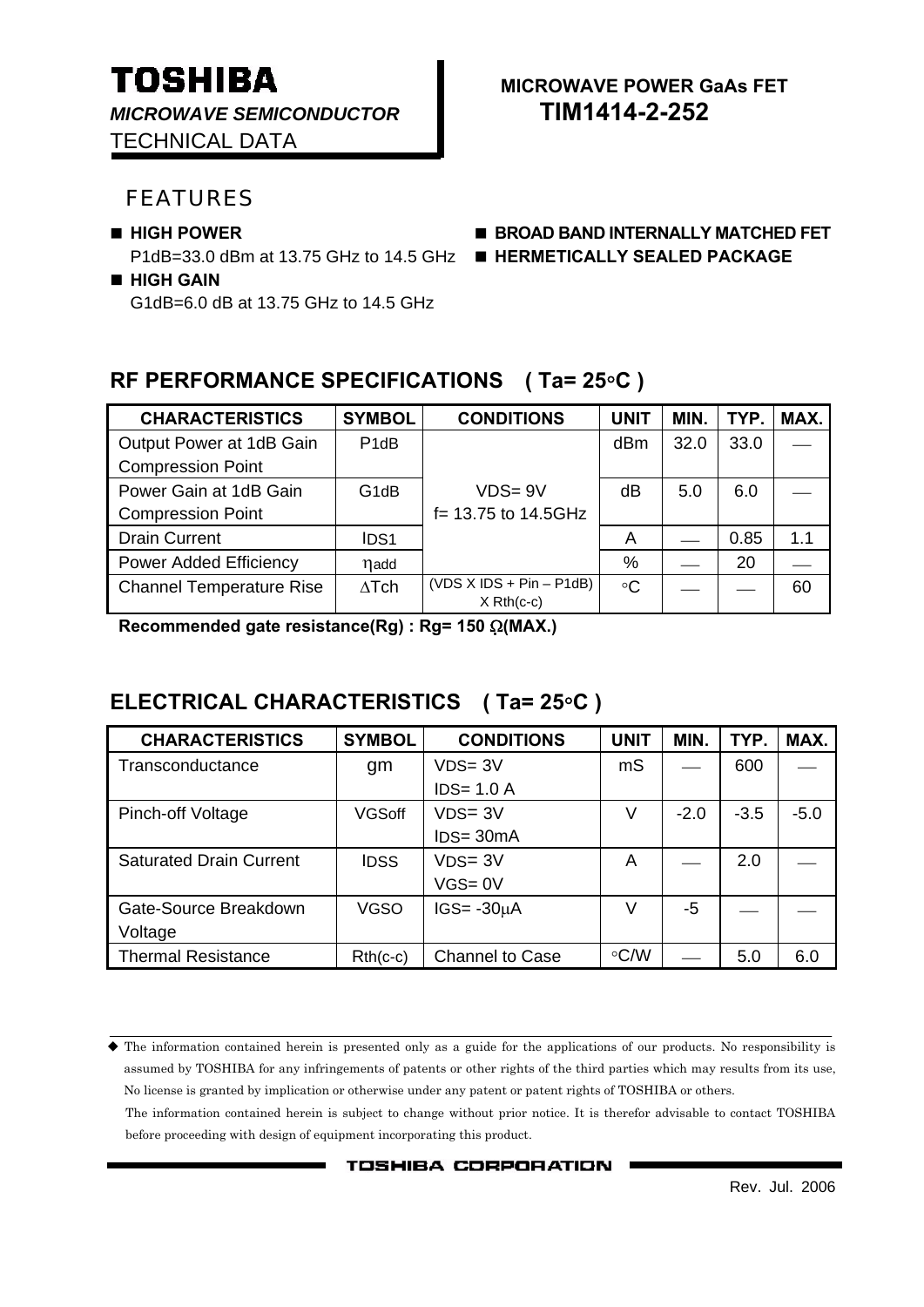TIM1414-2-252

### **ABSOLUTE MAXIMUM RATINGS ( Ta= 25**°**C )**

| <b>CHARACTERISTICS</b>                       | <b>SYMBOL</b> | UNIT | <b>RATING</b>   |
|----------------------------------------------|---------------|------|-----------------|
| Drain-Source Voltage                         | <b>VDS</b>    |      | 15              |
| Gate-Source Voltage                          | <b>VGS</b>    |      | -5              |
| <b>Drain Current</b>                         | IDS           | А    | 2.6             |
| Total Power Dissipation (Tc= 25 $\degree$ C) | Pт            | W    | 25              |
| <b>Channel Temperature</b>                   | Tch           | ∘C   | 175             |
| Storage Temperature                          | Tstg          | ∘C   | $-65$ to $+175$ |
|                                              |               |      |                 |

### **PACKAGE OUTLINE (2-9D1B)**



#### **HANDLING PRECAUTIONS FOR PACKAGE MODEL**

 **Soldering iron should be grounded and the operating time should not exceed 10 seconds at 260**°**C.**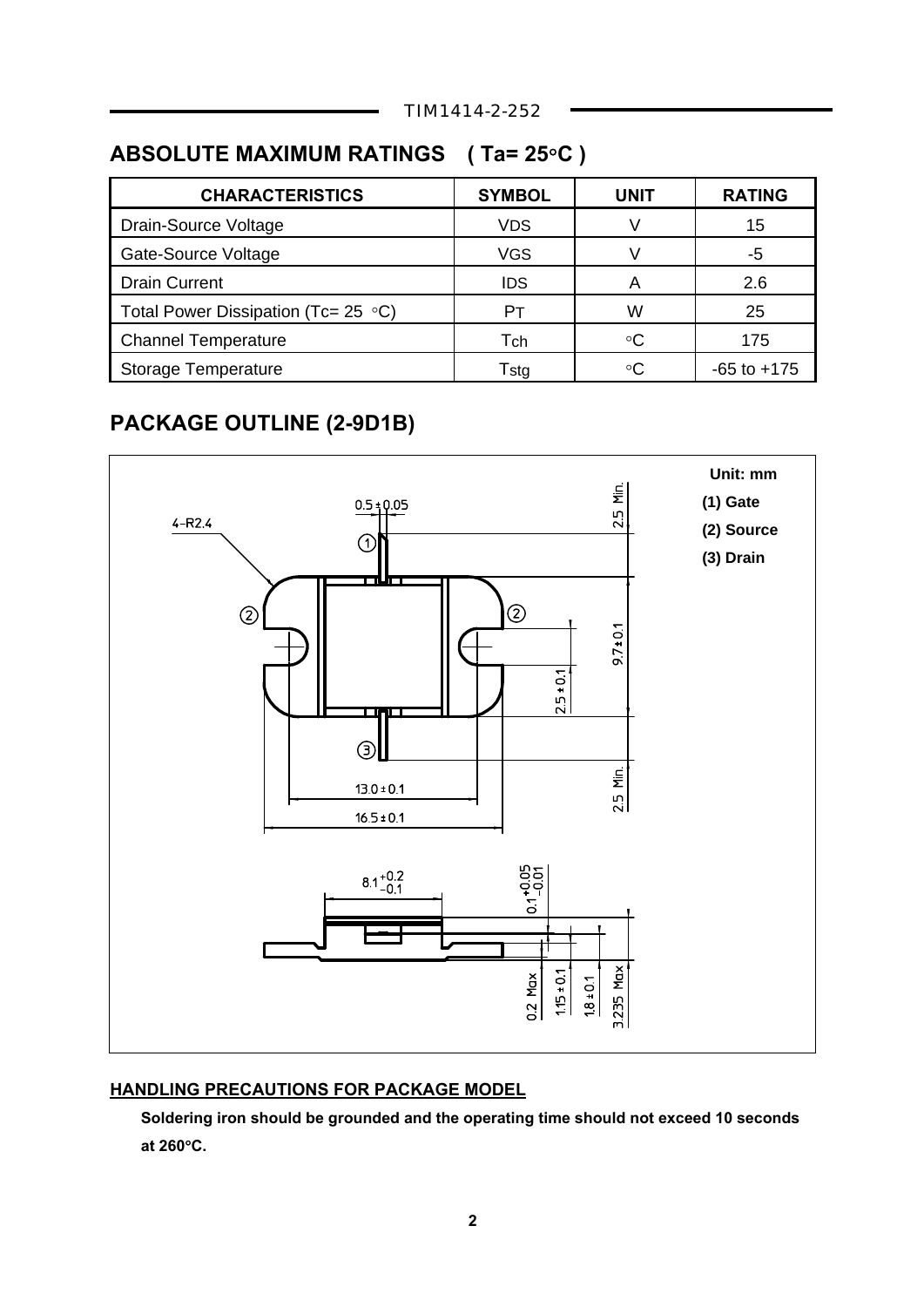TIM1414-2-252

#### **RF PERFORMANCE**